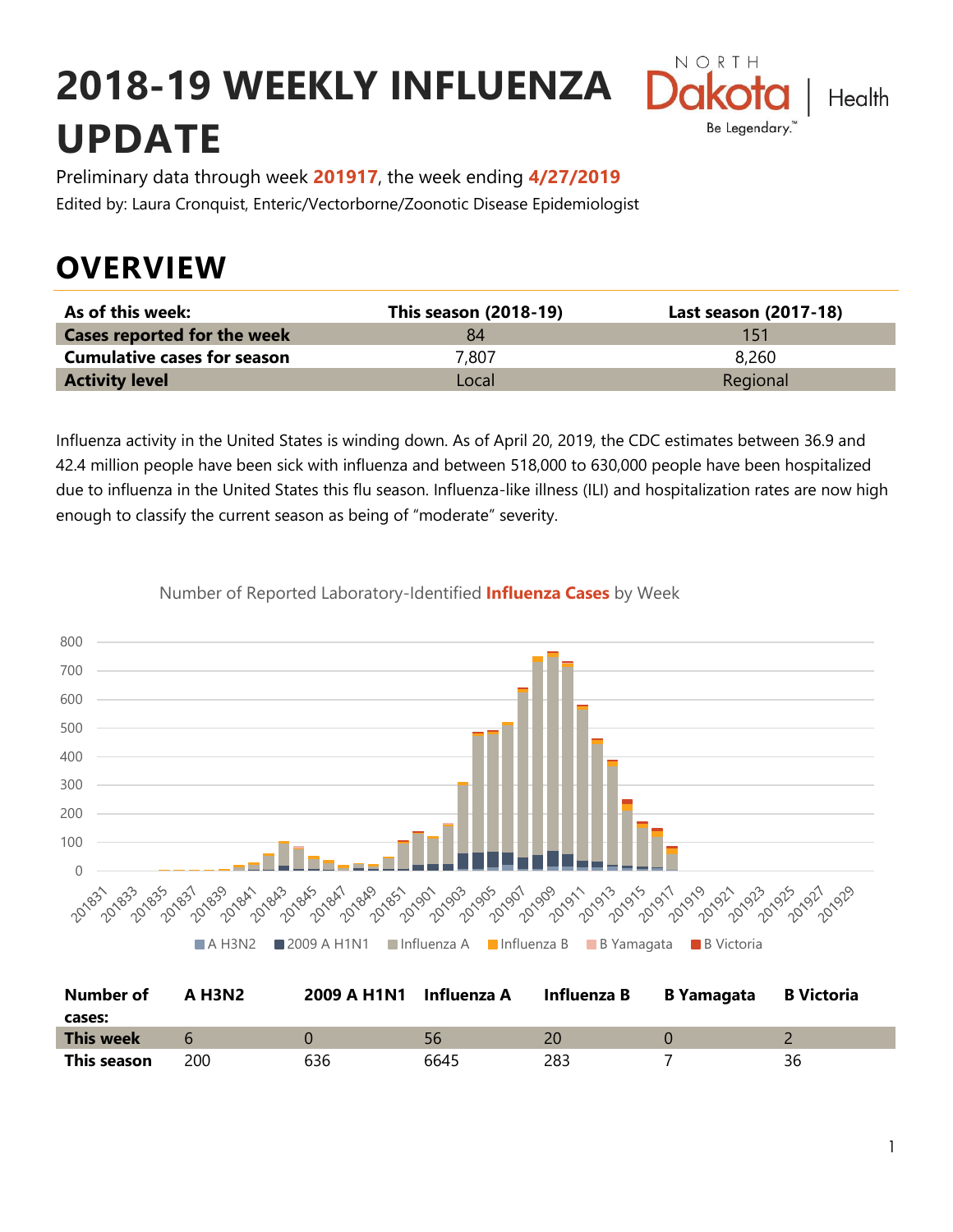Laboratory-confirmed influenza is a reportable disease in North Dakota. Influenza "cases" include people that have tested positive for influenza in a healthcare setting. It does not include people with influenza who did not seek healthcare, or who were diagnosed without a lab test, which is common. The true number of people with influenza in North Dakota is underrepresented, but case data allows us to see where and in what populations influenza is circulating. It also provides context regarding how the current season compares with previous seasons. Find more information about cases on [www.ndflu.com.](file://///nd.gov/doh/DOH-DATA/MSS/DC/PROGRAM/IMMUNE/Immunize/Influenza/Inf18-19/Surveillance/Weekly%20Summaries/www.ndflu.com)

#### <sup>3655</sup> <sup>4152</sup> Case Count for Lab-Confirmed Cases by **Gender MALE** FEMALE 3313 1118 669 792 584 561 770 0% 20% 40% 60% 80% 100% Percent of All Cases Case Count for Lab-Confirmed Cases by **Age** Group  $\blacksquare$  <10  $\blacksquare$  10-19  $\blacksquare$  20-29  $\blacksquare$  30-39  $\blacksquare$  40-49  $\blacksquare$  50-59  $\blacksquare$  60+

### **CASE DEMOGRAPHICS**





Powered by Bing © GeoNames, Navteq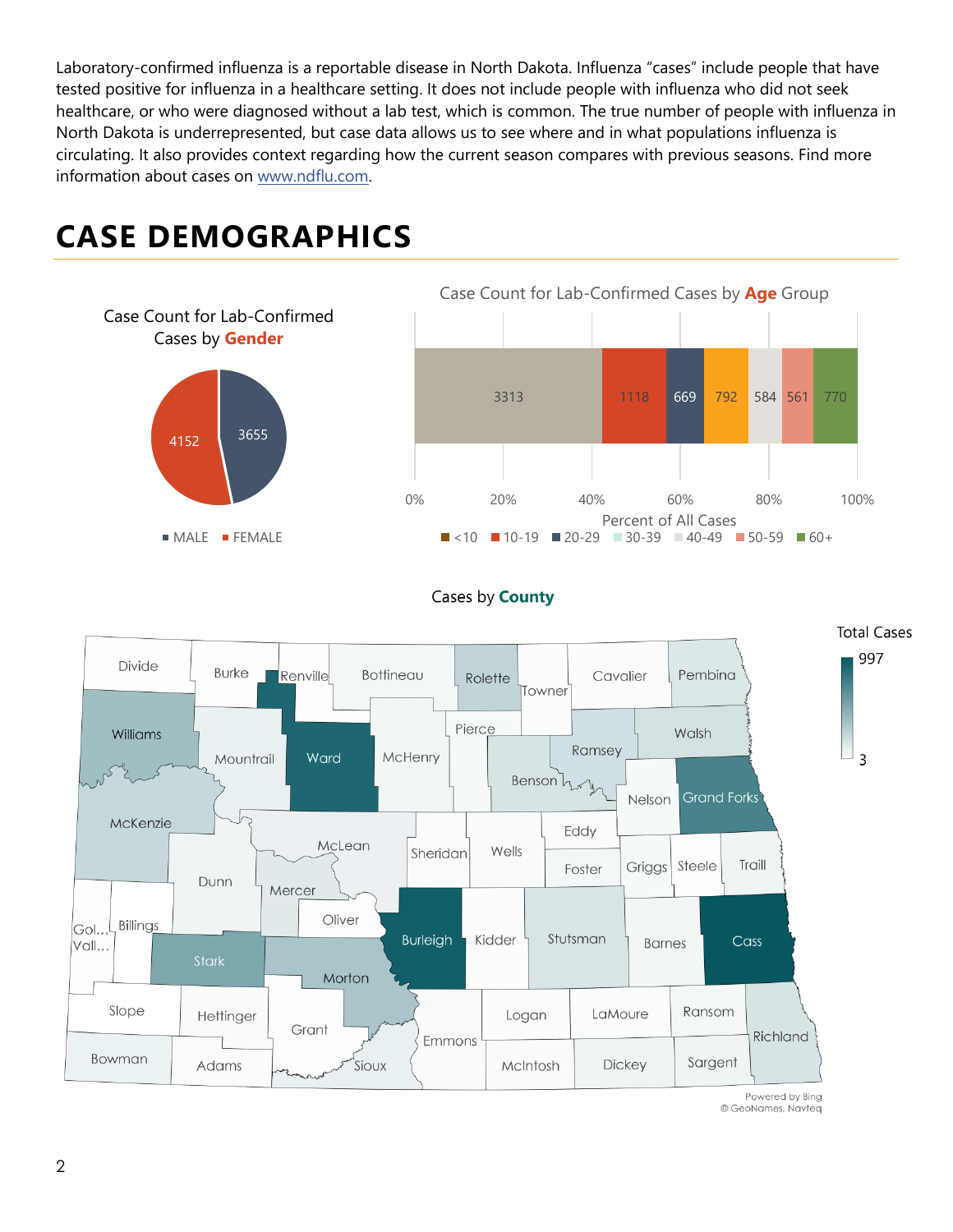### **OUTBREAKS**

During the influenza season, influenza outbreaks are common anywhere people gather, including schools, child care centers, and health care facilities. Outbreaks of influenza or influenza-like illness may be reported to the NDDoH. The following outbreaks have been reported this season:

| <b>Setting</b>                | <b>Number of outbreaks</b> | <b>Identified pathogens</b>                  |
|-------------------------------|----------------------------|----------------------------------------------|
| Long Term Care, Basic Care,   | 21                         | 15 influenza A; 2 influenza A/B; 1           |
| <b>Assisted Living</b>        |                            | rhinovirus/Haemophilus influenzae; 3 unknown |
| <b>Schools</b>                |                            | 1 influenza A/B; 2 influenza A               |
| <b>Child Care Centers and</b> |                            | 1 influenza A; 1 unknown, 1 influenza A/RSV  |
| <b>Preschools</b>             |                            |                                              |

### **SURVEILLANCE PROGRAMS**

In addition to case reporting, the NDDoH uses a variety of information sources to fully describe what is happening during the influenza season.

#### **Hospitalizations**

This season, the NDDoH has introduced a new influenza hospitalization surveillance program. Select North Dakota hospitals report the number of influenza-related hospitalizations weekly to the NDDoH. Because this surveillance methodology is new, hospitalization numbers this year may not be comparable to those seen in previous years.



#### **Total number of hospitalizations: This week** 10 **This season**

#### **Deaths**

Data on pneumonia and influenza deaths is obtained from Vital Records and based on the cause of death listed on the death certificate.

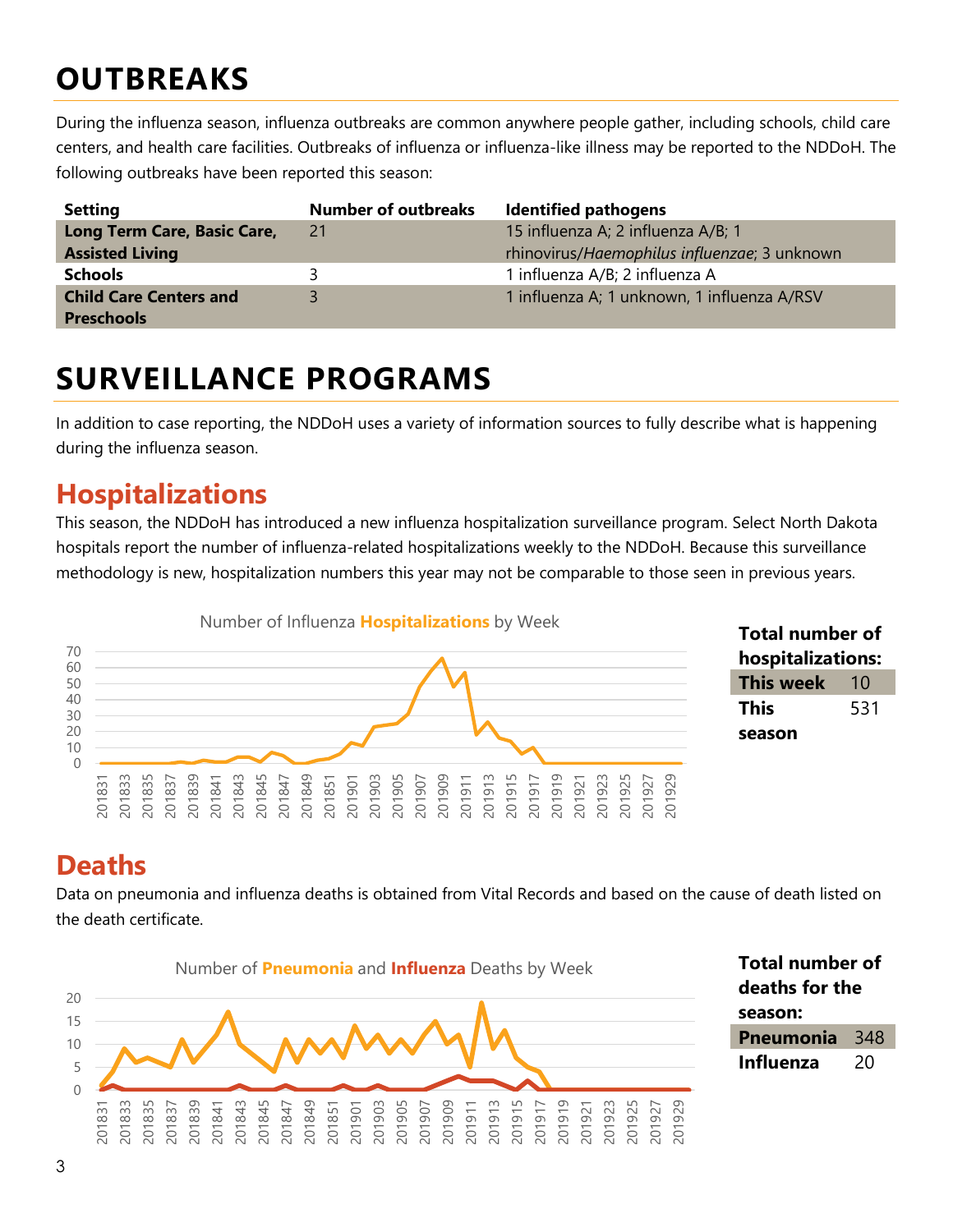#### **Outpatient Influenza-like Illness**

The NDDoH participates in the national U.S. Outpatient Influenza-like Illness Surveillance Network (ILINet). Data from participating outpatient providers in North Dakota are pooled to create a state-wide estimate for the weekly percent of healthcare visits due to influenza-like illness (ILI). Patients presenting with a fever of 100ºF or greater and a cough and/or sore throat are considered to have ILI. For more information on state and national ILINet data, see FluView [Interactive.](https://gis.cdc.gov/grasp/fluview/fluportaldashboard.html)



#### **Sentinel Laboratory Data**

The NDDoH receives influenza and RSV testing data from participating sentinel laboratories across the state. The total number of positive tests and the total number of tests conducted are reported and used to create a state-wide percent positivity statistic. For influenza, percent positivity of 10% or greater indicates "season level" influenza activity.

 **1.52% 21 17 9 2 4 3489 0.96% 7 4 13 5 6 3635**

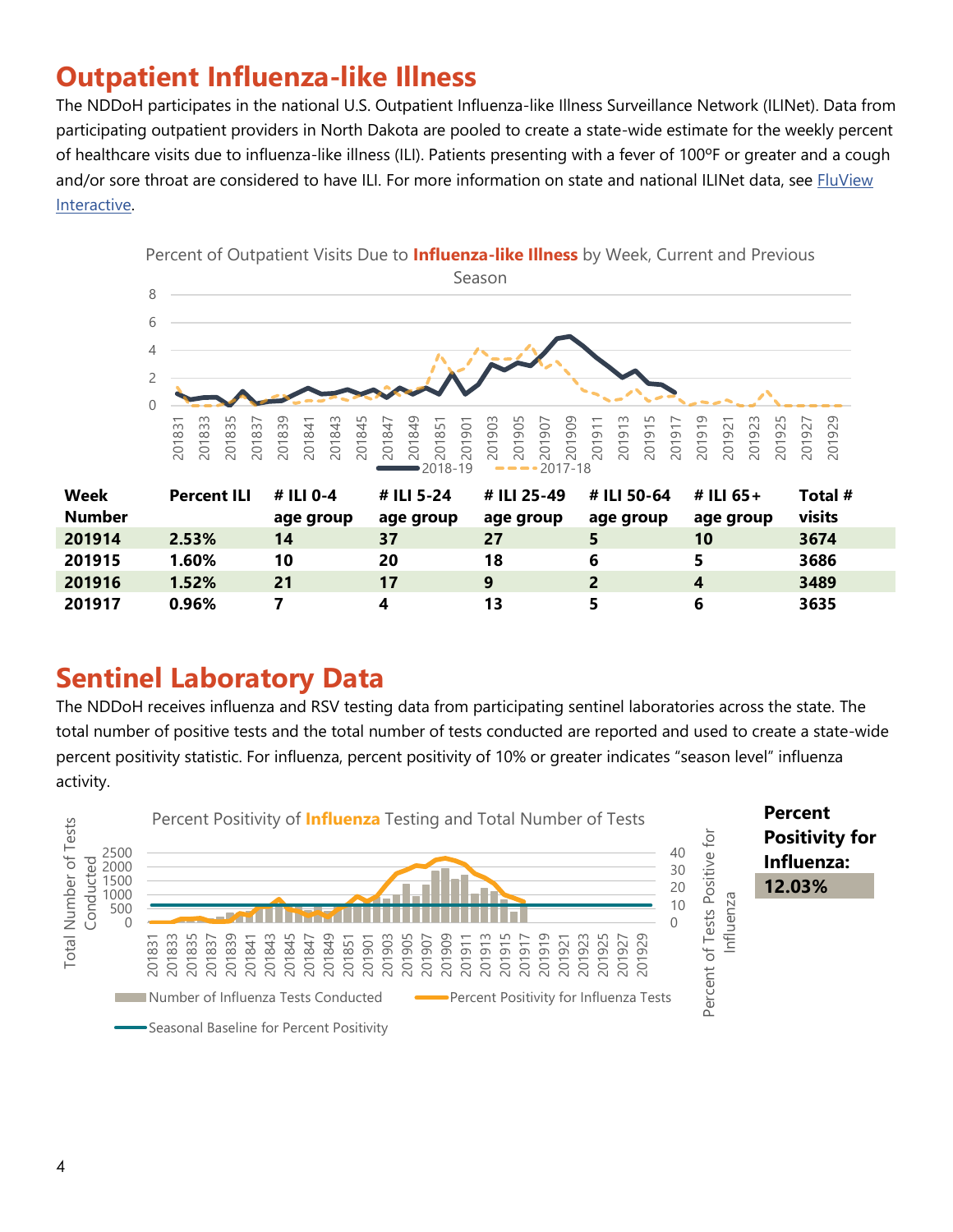

#### **School Absenteeism**

During the influenza season, increases in school absenteeism data can be used as an early indicator for influenza circulation. The NDDoH received absenteeism data from a majority of schools in the state. Data here include absences for all reasons.



## **MULTISEASON COMPARISON**



| <b>Season</b> | <b>Total Cases</b> | Peak Week (week ending) Predominant Strain |                                   |
|---------------|--------------------|--------------------------------------------|-----------------------------------|
| 2014-15       | 6.443              | 12/27/2014                                 | A H3N2 (vaccine mismatch)         |
| 2015-16       | 1,942              | 3/12/2016                                  | 2009 A H1N1                       |
| 2016-17       | 7.507              | 2/18/2017                                  | $A$ H <sub>3</sub> N <sub>2</sub> |